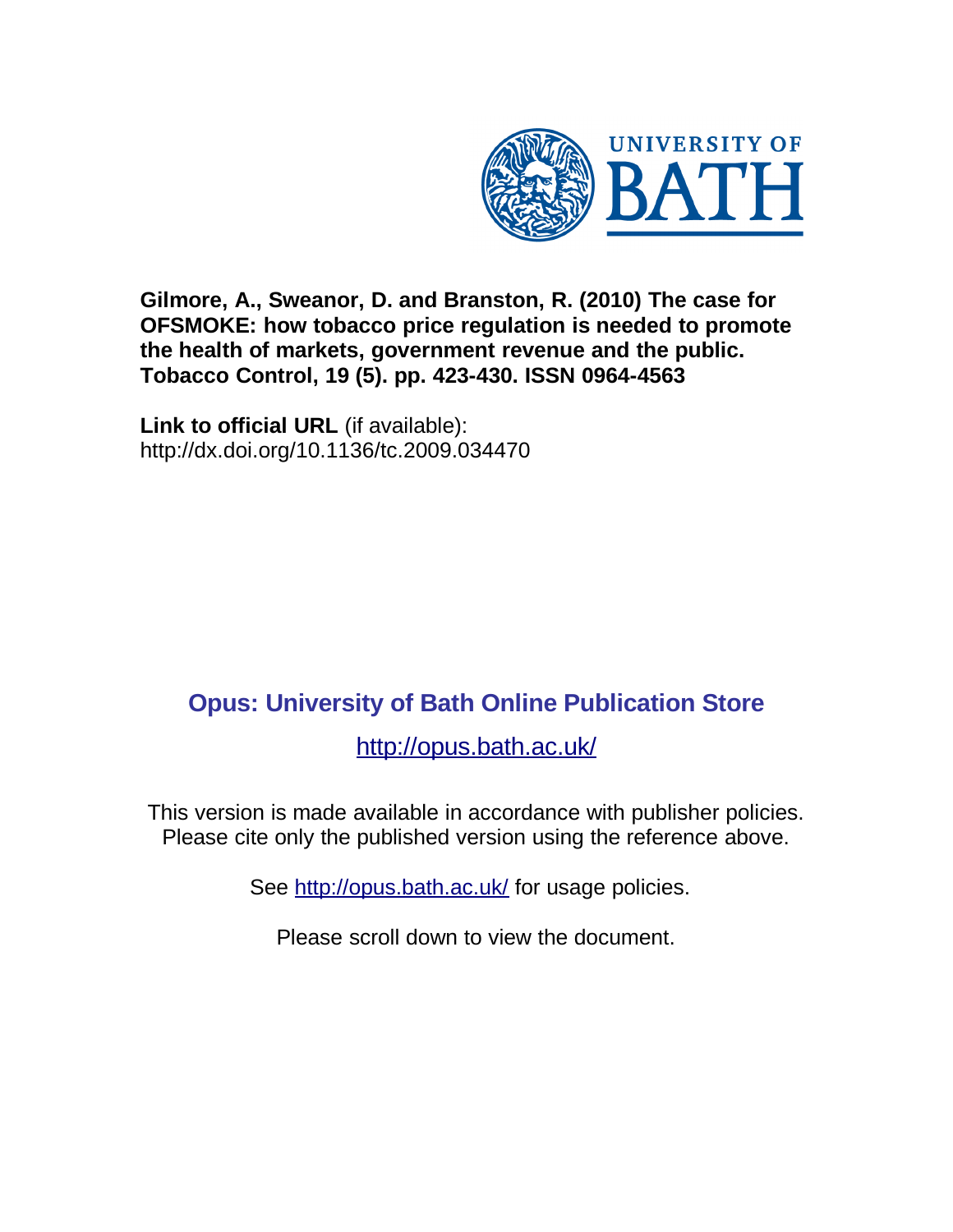

# The case for OFSMOKE: how tobacco price regulation is needed to promote the health of markets, government revenue and the public

Anna B Gilmore,  $1,2,3$  J Robert Branston,  $4$  David Sweanor  $5$ 

#### **ABSTRACT**

<sup>1</sup>School for Health, University of Bath, Bath, UK 2 UK Centre for Tobacco Control Studies, UK <sup>3</sup> London School of Hygiene and Tropical Medicine, UK 4 Centre for Governance and Regulation, School of Management, University of Bath, Bath, UK <sup>5</sup>Faculty of Law, University of Ottawa, Ottawa, Ontario, Canada

#### Correspondence to

Dr Anna Gilmore, Department for Health, University of Bath, Claverton Down, Bath BA2 7AY, UK; a.gilmore@bath.ac.uk

Received 20 October 2009 Accepted 9 July 2010

Mainstream economic theory outlines four main causes of market failure and it is already well established that two of these (information failure and externalities) exist in a tobacco market. A third cause of market failure, market power, is also a serious problem in many tobacco markets. Market power-combined with unintended and often overlooked consequences of tobacco tax policies, notably that gradual increases in specific taxes may allow the industry to disguise significant price increases—has, at least in high income countries, given cigarette manufacturers considerable pricing power and profits. This paper examines ways this market failure could be addressed and proposes as a solution a system of price cap regulation wherein a cap is placed on the pre-tax cigarette manufacturers' price but not on the retail price that consumers face. Well established in the utilities industry, price cap regulation would set a maximum price that cigarette companies can charge for their product based on an assessment of the genuine costs each firm faces in its operations and an assumption about the efficiency savings it would be expected to make. Such a system would achieve three main benefits. First, it would address the problem of market failure and excess profits while simultaneously allowing current tobacco control policies, including tax and price increases, to expand-thus tax increases would remain a central tenet of tobacco control policies and retail prices could continue to increase. Second, it would increase government revenue by transferring the excess profits from the industry to the government purse. Third, it would bring numerous public health benefits. In addition to addressing market power, while simultaneously allowing tobacco control policies to expand, it could offer a means of preventing downtrading to cheaper products and controlling unwanted industry practices such as cigarette smuggling, price fixing and marketing to the young. The paper outlines in some detail how such a system might be developed in the UK, while briefly exploring how it could be applied elsewhere, including in markets with state monopolies.

#### INTRODUCTION



This paper is freely available online under the BMJ Journals unlocked scheme, see http:// tobaccocontrol.bmj.com/site/ about/unlocked.xhtml

This paper makes a radical proposal for the regulation of tobacco markets which are overwhelmingly dominated by cigarettes. It shows how market failure, in the form of market power, combined with well intentioned and necessary tobacco control policies, including taxation and marketing restrictions, have had the unintended consequence of giving cigarette manufacturers considerable pricing power and profits. In so doing, it outlines an overlooked issue in tobacco control: gradual increases in specific taxes benefit cigarette manufacturers by enabling them to increase prices and thus profits, an issue which explains why industry profits continue to increase despite falling cigarette sales. It then explores ways of addressing this problem, proposing as a solution a system of price cap regulation which, by capping cigarette manufacturers' prices but not the price that consumers face at retail outlets, would allow governments to maintain and expand their tobacco control policies while mitigating their unintended consequences. In other words, this proposal would allow tax increases to remain a central tenet of tobacco control policy, but would do so while simultaneously preventing the high manufacturer profits and market distortions.

To explore how this might work in practice this paper uses the UK as an example, outlining how such an approach would not only address market failure and capture the rent currently accruing to the tobacco industry for the public purse, but also bring numerous public health advantages. Finally, the paper suggests that such a system could be applied to most markets, including those with state monopolies, by adapting it as necessary to the national context.

#### PROBLEMS WITH THE CURRENT TOBACCO MARKET AND THE TOBACCO PRICING SYSTEM Market failure

Mainstream economic theory outlines four main causes of market failure: information failure or asymmetry, externalities such as the external costs imposed on others through the manufacture and use of tobacco, the provision of public goods and market power.<sup>1</sup> That two of these (information failure and externalities) exist in a tobacco market has already been clearly outlined<sup>2</sup> and is not dwelt on further here. Instead, we outline how market power also exists.

The number of major tobacco transnationals has been declining following numerous mergers and acquisitions such that there are now only four dominating the global tobacco market outside China: Philip Morris International, British American Tobacco, Japan Tobacco International and Imperial Tobacco.3 Consequently, the cigarette trade is dominated in virtually all major markets by a very small, and declining, number of cigarette manufacturing companies (table 1). In 2008, for example, notwithstanding the publicly owned Chinese National Tobacco Company which has a 98% share of the Chinese market, the leading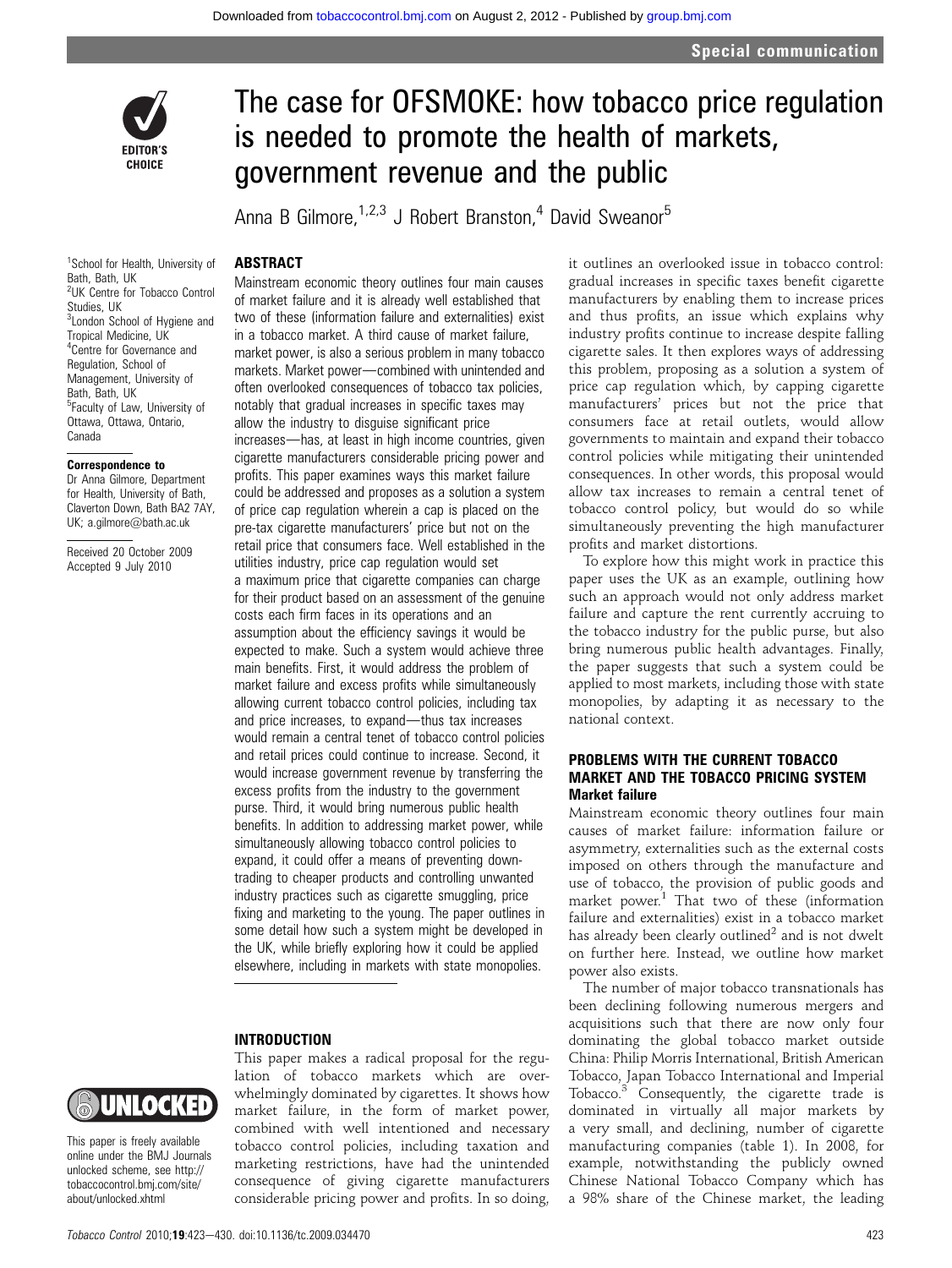company in each of the world's largest cigarette markets had a market share of between 28% and 86% (table 1). The most striking indication of the highly concentrated nature of cigarette sales is the three-firm concentration ratio-the total market share in each country accounted for by the three companies with the largest market share. With the exception of Indonesia, in all the major markets just three firms control at least 80% of the market, and in many markets the top three firms account for more than 90% (table 1). To put such figures into perspective, the UK Competition Commission investigates mergers between companies that would result in firms gaining more than 25% market share or less where it appears likely there would be a substantial lessening of competition.<sup>4</sup>

This highly concentrated nature of cigarette markets is exacerbated by the significant underlying barriers to market entry by new cigarette manufacturers which have inadvertently been amplified by tobacco control measures, notably bans on advertising and promotion. $5$  These measures are essential and effective components of tobacco control strategies $<sup>6</sup>$  and are thus</sup> likely to expand in both scope and geographical reach. In addition, the product is highly addictive and there are no real alternatives, whether in the form of pharmaceutical nicotine or alternative tobacco products, currently available and able to compete with cigarettes.

This market failure gives cigarette companies immense pricing power which in turn is exacerbated by tobacco tax policies, the most effective tobacco control policy available.<sup>6</sup> Taxes make up a large portion, and manufacturer's revenue a small portion, of the final price consumers pay. As a result, small increments in

the manufacturer's margin have negligible impact on demand but equate to big increases in manufacturer revenue. This is particularly true in countries which have high specific tax levels. As normal competitive forces are absent, the resulting oligopoly can raise prices seemingly at will, generating sustained high profits, significantly higher than those earned on other consumer staples.<sup>7</sup> As table 2 shows, the profitability of Europe's two largest tobacco companies (measured using the EBITA Margin-the firms' earnings before interest, taxation and amortisation expenses have been deducted as a proportion of its total revenue) is significantly greater than that of comparable consumer staple companies. Currently, tobacco profits are approximately double those of most other companies and these very high returns are predicted to continue into the future. Only one firm, Diageo, comes close to matching the high profitability of the tobacco companies; Diageo stands out as being abnormally profitable in the beverages industry sector and may also benefit from market power, reportedly enjoying 50% of the UK gin and 40% of the global vodka market.<sup>8</sup>

These excess returns, through reinvestment in brand marketing, then further raise the barriers to market entry. In short, the immense profits cigarette companies make from selling a product that kills one in two of its users<sup>9</sup> is not because of some breakthrough intellectual property or other typical marketplace advantage. Rather, it is a classic example of market failure.

How increases in specific taxes can benefit tobacco companies Ironically, this situation has been made worse by government cigarette excise policies in two main ways. First, in many

| Company                                                                                                   | <b>Brazil</b> | Canada       | China | Germany | India | Indonesia    | <b>Italy</b> | Japan | <b>Russia</b>  | UK             | <b>USA</b>     |
|-----------------------------------------------------------------------------------------------------------|---------------|--------------|-------|---------|-------|--------------|--------------|-------|----------------|----------------|----------------|
| Philip Morris International Inc                                                                           | 9.7           | 21.3         | 0.1   | 36.2    | 12.1  | 22.6         | 52.9         | 24.4  | 25.4           | 6.3            |                |
| <b>British American Tobacco Plc</b>                                                                       | 86.3          | 59.0         | 0.6   | 20.0    |       | 2.7          | 24.1         | 10.2  | 19.6           | 8.1            |                |
| Japan Tobacco Group Plc                                                                                   |               | 10.8         | 0.2   | 5.0     | 1.3   |              | 16.2         | 64.9  | 36.9           | 38.8           | 0.4            |
| Imperial Tobacco Group Plc                                                                                |               |              |       | 25.6    |       |              | 2.9          |       | 9.2            | 43.9           | 4.0            |
| China National Tobacco Corp                                                                               |               |              | 98    |         |       |              |              |       |                |                |                |
| <b>ITC Group+</b>                                                                                         |               |              |       |         | 58.3  |              |              |       |                |                |                |
| Golden Tobacco Ltd                                                                                        |               |              |       |         | 10.9  |              |              |       |                |                |                |
| <b>VST Industries Ltd</b>                                                                                 |               |              |       |         | 9.2   |              |              |       |                |                |                |
| Godfrey Phillips India Ltd‡                                                                               |               |              |       |         | 0.4   |              |              |       |                |                |                |
| Gudang Garam Tbk PT                                                                                       |               |              |       |         |       | 28.3         |              |       |                |                |                |
| Djarum PT                                                                                                 |               |              |       |         |       | 13.8         |              |       |                |                |                |
| Bentoel Internasional Investama Tbk PT                                                                    |               |              |       |         |       | 5.9          |              |       |                |                |                |
| Nojorono Tobacco Indonesia PT                                                                             |               |              |       |         |       | 5.5          |              |       |                |                |                |
| Philip Morris USA Inc                                                                                     |               |              |       |         |       |              |              |       |                |                | 48.4           |
| Reynolds American Inct                                                                                    |               |              |       |         |       |              |              |       |                |                | 26.5           |
| Lorilard Inc                                                                                              |               |              |       |         |       |              |              |       |                |                | 10.1           |
| Liggett Vector Brands Inc                                                                                 |               |              |       |         |       |              |              |       |                |                | 1.8            |
| Société Industrielle des Tabacs du Cameron SA                                                             | 1.4           |              |       |         |       |              |              |       |                |                |                |
| Donskoi Tabak OAO                                                                                         |               |              |       |         |       |              |              |       | 3.7            |                |                |
| Private label                                                                                             |               |              |       | 9.9     |       |              |              |       |                | 1.7            |                |
| <b>Others</b>                                                                                             | 2.6           | 8.9          | 1.2   | 3.3     | 7.8   | 21.2         | 4            | 0.5   | 5.2            | 1.3            | 8.8            |
| <b>Total</b>                                                                                              | 100           | 100          | 100   | 100     | 100   | 100          | 100          | 100   | 100            | 100            | 100            |
| No. of companies with market share $>10\%$                                                                | 1             | 3            | 1     | 3       | 3     | 3            | 3            | 3     | 3              | 2              | 3              |
| No. of companies with market share $>25\%$                                                                | $\mathbf{1}$  | $\mathbf{1}$ | 1     | 2       | 1     | $\mathbf{1}$ | 1            | 1     | $\overline{c}$ | $\overline{c}$ | $\overline{c}$ |
| Three-firm concentration ratio (cumulative share of<br>market of three hinnest companies by market share) | 97.4          | 91.1         | 98.8  | 81.8    | 81.3  | 64.7         | 93.2         | 99.5  | 81.9           | 90.8           | 85             |

| <b>Table 1</b> Cigarette market shares (%) by global brand owner for the major cigarette markets*, 2008 |  |  |  |
|---------------------------------------------------------------------------------------------------------|--|--|--|
|                                                                                                         |  |  |  |

market of three biggest companies by market share) Euromonitor from trade sources/national statistics. Data obtained: 23 September 2009.

Note: Where companies other than those listed have a market share of 1% or less, their share has been added to the 'Others' category.

\*Data given for the world's largest cigarette markets (China, Russia, US, Japan, Indonesia, Ukraine, Brazil, India), plus the two largest European markets (Italy and Germany) and the UK. +Part owned by British American Tobacco.

‡Part owned by Philip Morris International.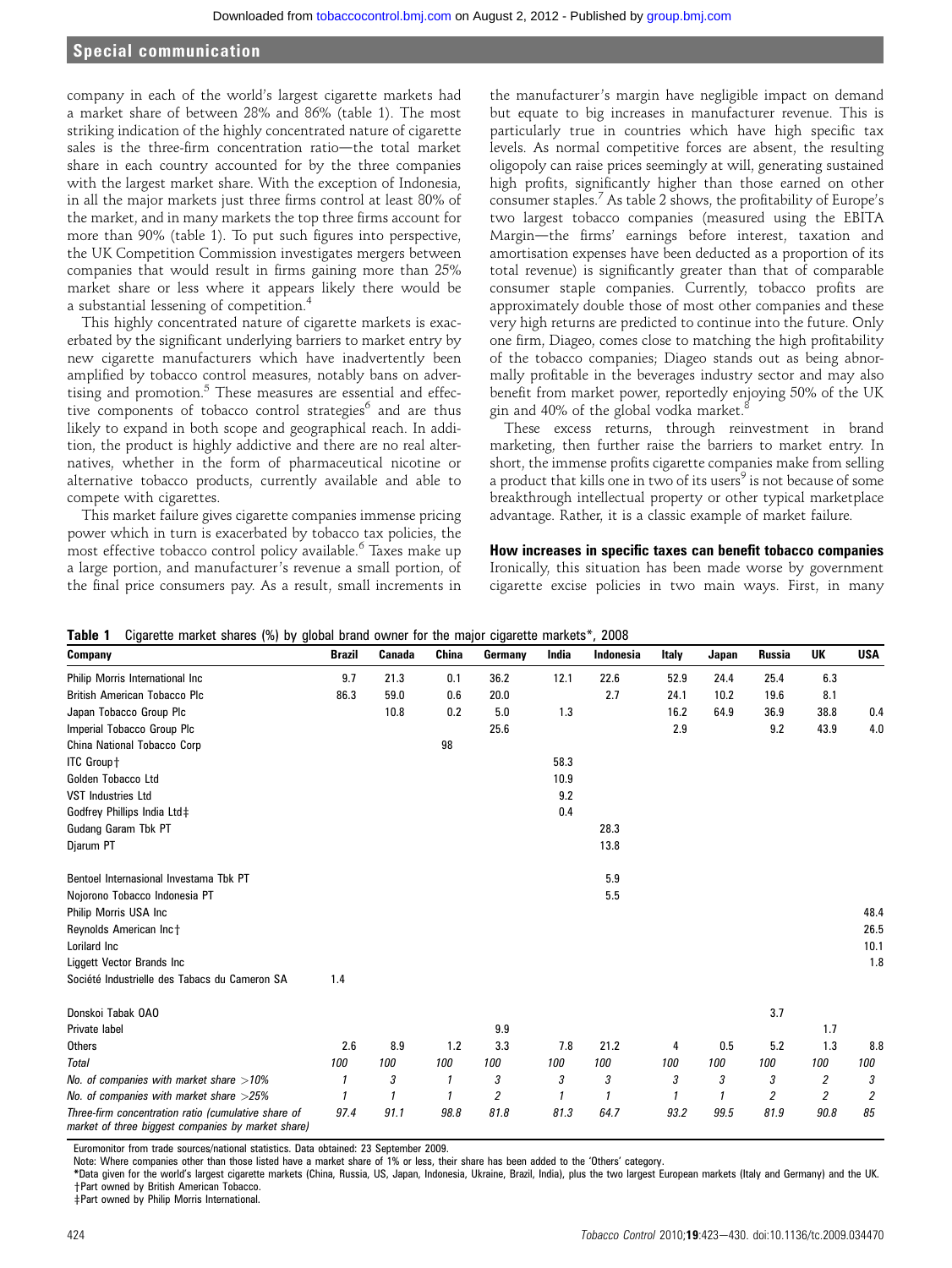| <b>Table 2</b> Profitability (measured using the EBITA margin (%)) for |
|------------------------------------------------------------------------|
| Europe's two major tobacco companies and comparator European           |
| consumer staple companies                                              |

| Company                       |      |      |      |      | 2004 2005 2006 2007 2008* 2009* 2010* 2011* |      |      |      |
|-------------------------------|------|------|------|------|---------------------------------------------|------|------|------|
| Tobacco companies             |      |      |      |      |                                             |      |      |      |
| British American Tobacco 24.0 |      | 28.1 | 28.7 | 30.0 | 30.7                                        | 31.1 | 32.1 | 33.7 |
| Imperial Tobacco Group        | 40.2 | 41.5 | 42.9 | 45.0 | 28.2                                        | 37.7 | 39.4 | 39.5 |
| Food companies                |      |      |      |      |                                             |      |      |      |
| Cadbury                       | 15.6 | 15.9 | 14.4 | 13.5 | 12.0                                        | 13.0 | 13.8 | 14.9 |
| Danone                        | 12.7 | 13.1 | 13.3 | 12.1 | 14.4                                        | 16.9 | 15.7 | 15.9 |
| Nestle                        | 12.7 | 12.9 | 13.5 | 14.0 | 14.3                                        | 14.4 | 13.0 | 13.2 |
| <b>Premier Foods</b>          | 12.9 | 13.7 | 13.8 | 12.5 | 11.9                                        | 12.0 | 11.9 | 11.7 |
| Consumer products companies   |      |      |      |      |                                             |      |      |      |
| Unilever NV                   | 15.5 | 14.8 | 14.3 | 14.5 | 14.6                                        | 14.7 | 14.9 | 15.1 |
| Henkel                        | 9.4  | 9.7  | 10.2 | 10.5 | 10.3                                        | 9.0  | 10.6 | 11.6 |
| L'Oreal                       | 15.3 | 15.6 | 16.4 | 16.6 | 15.5                                        | 14.3 | 14.9 | 15.5 |
| <b>Reckitt Benckiser</b>      | 19.3 | 20.1 | 21.5 | 22.6 | 23.4                                        | 23.9 | 23.2 | 23.6 |
| Beverage companies            |      |      |      |      |                                             |      |      |      |
| Heineken NV                   | 13.6 | 13.1 | 13.0 | 14.8 | 13.2                                        | 13.5 | 14.0 | 14.4 |
| <b>SABMiller</b>              | 18.1 | 20.2 | 16.9 | 16.8 | 16.6                                        | 16.8 | 17.3 | 18.5 |
| Carlsberg                     | 8.8  | 8.7  | 9.6  | 11.5 | 13.2                                        | 16.0 | 16.3 | 17.1 |
| Diageo                        | 28.7 | 29.0 | 28.2 | 28.3 | 28.5                                        | 28.9 | 31.5 | 31.8 |

Various Citigroup 'Consumer Central' business analyst investment reports.

\*Estimated values

markets, particularly high tax markets where specific taxes predominate, cigarette companies are using tax rises to disguise price increases. This raises an issue, as reported in recent years by city analysts, that small, gradual tax increases, even at high rates of tax, may benefit the industry (in contrast to large intermittent tax increases) while having relatively little impact on consumption.<sup>7 10 11</sup> Some even suggest that the major transnationals now support higher specific taxes, albeit implemented gradually.<sup>12</sup> As a result, high tax countries such as the UK, for example, are now often the industry's most profitable.<sup>11</sup> It also partly explains why industry profits are increasing in most western markets despite declining cigarette sales.<sup>13</sup> Second, this emphasis on specific taxes has further reduced competition in the market. Specific taxes tend to reduce price differentials while ad valorem taxes widen them making it harder for cheap brands to remain competitive (box 1). Specific taxes therefore tend to favour the major tobacco companies (which sell predominantly expensive cigarette brands or have a wide brand folio covering all price segments) over smaller companies mainly selling cheaper brands, and have probably contributed to the former's growing predominance.

This situation benefits the tobacco industry while disadvantaging the consumer, and reducing potential benefits to population health and the public purse. The extreme profitability of cigarettes gives tobacco companies both the incentive and the resources to fight public health measures designed to reduce tobacco consumption, and an enormous interest in opposing anything that could disrupt the current cigarette-dominated nicotine market. The pricing power of these companies also creates significant economic rents for the tobacco companies which ought to be captured by the state and used for wider social benefits.

#### CHANGE IS NEEDED: WHAT ARE THE OPTIONS?

There are three main approaches through which this particular market failure and related problems can be addressed, and any organisation charged with preventing market abuses would wish to consider each. First, creating more competition in the market; second, nationalising tobacco companies; and, third, regulating

to overcome the negative consequences of market failure. The first would be both undesirable (as increased competition in the cigarette market would have negative public health consequences) and largely impossible given the existing barriers to market entry, which, as outlined above, will increase as tobacco control measures progress. Thus attempts to dismantle dominant cigarette companies or encourage new entrants to the cigarette market would almost certainly fail. The only way in which competition could potentially be increased is if a broader market in nicotine products could be created wherein smokeless tobacco and other nicotine products could compete with cigarettes. This too might raise public health concerns and, even if it were achievable, competition would be severely limited because the major cigarette manufacturers have now acquired virtually all the large independent smokeless tobacco manufacturers, $15$  and at least some, recognising cigarettes as their most profitable product, lack incentive to promote smokeless tobacco to compete with cigarettes while having every incentive to promote dual use in a way that maintains the cigarette market.

Nationalisation of transnational companies would capture the excess rent accruing to the industry for governments, but would be impractical, given the large revenues governments would need to buy out the companies, the difficulty of engendering public support and, in the case of transnational corporations, the complex legal challenges. Closely related proposals to remove the profit incentive from tobacco manufacturing by buying out the tobacco companies and transferring the assets to a not-forprofit organisation with a public health mandate would face similar problems.

Regulation to overcome the problems of market failure, therefore, seems a more attractive and practical proposal, and we propose below a system of price cap regulation. However, we first note that implementation of sufficient tobacco control regulations, with plain packaging being a key example,<sup>16 17</sup> might also limit profitability. The impact of such policies on profits would, however, be far less certain than price cap regulation, particularly given the industry's well-documented history of circumventing previous advertising restrictions,  $18-20$ and less immediate. Nor would other regulations raise money for the treasury. The key issue, however, is that one would not preclude the other: price cap regulation would make it easier to implement other tobacco control policies such as plain packaging because arguments about their negative impact on industry revenue would no longer apply and if such policies did adequately address the excess returns, then price regulation could stop.

#### A PROPOSAL FOR CHANGE: PRICE CAP REGULATION

We propose that the problems outlined above can be most easily addressed by the application of a system of price cap regulation, such as  $\text{RPI-X}^{21}$  <sup>22</sup> to tobacco products wherein the cap is applied to the manufacturers' pre-tax price but not the retail price. The rationale would be threefold. First, to help address the market failure described above and control the excessive margins enjoyed by the industry (without having to weaken essential tobacco control policies). Second, to increase government revenue by restricting the price the industry can charge, thus enabling governments to increase taxes and transferring rent from the tobacco industry to the government. Third, to bring public health benefits though a number of means outlined further in the next section.

To our knowledge only one previous (unsuccessful) proposal has been made to regulate manufacturers' prices, in British Columbia, Canada, in 1998.<sup>23</sup> Rules on minimum retail prices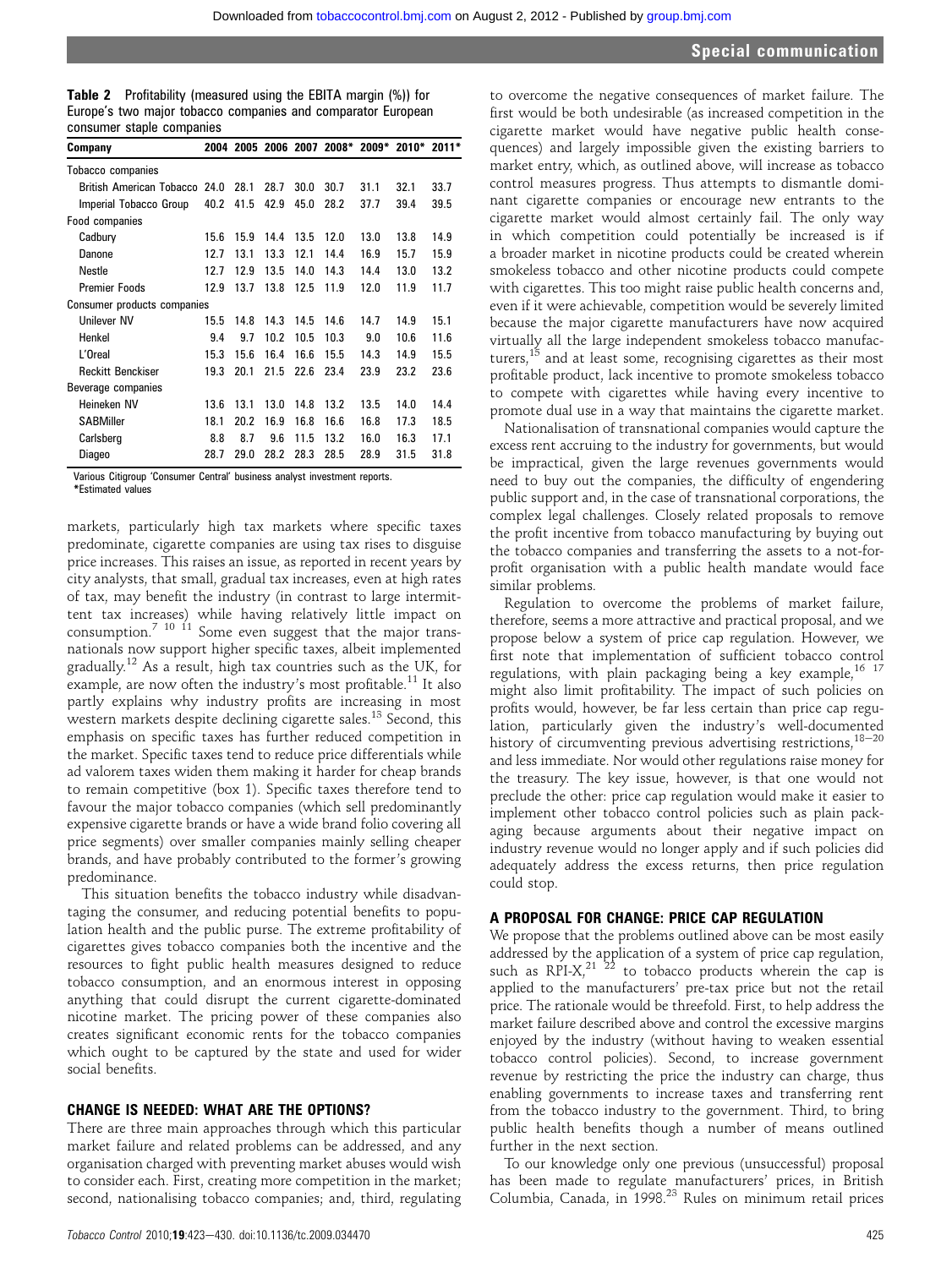| Box 1 Ad valorem and specific taxes                      |                                                                                                                                                                                                                                                                                                                                                                                                                                                                                                                                                                                                                                                                                                                                                                                                                                                                                                                                                                                                                             |                 |                           |                           |  |  |
|----------------------------------------------------------|-----------------------------------------------------------------------------------------------------------------------------------------------------------------------------------------------------------------------------------------------------------------------------------------------------------------------------------------------------------------------------------------------------------------------------------------------------------------------------------------------------------------------------------------------------------------------------------------------------------------------------------------------------------------------------------------------------------------------------------------------------------------------------------------------------------------------------------------------------------------------------------------------------------------------------------------------------------------------------------------------------------------------------|-----------------|---------------------------|---------------------------|--|--|
| Ad valorem tax:<br>a percentage of<br>the retail price   | Tends to widen price differentials by making expensive brands relatively<br>more expensive. Offers governments the advantage that tax is automatically<br>increased with industry price rises. Allows industry the advantage of<br>controlling the tax level by keeping its prices low (industry can lower its<br>prices in response to a tax increase, and prevent any public health benefit).<br>Not generally favoured by the large transnational companies that tend to sell                                                                                                                                                                                                                                                                                                                                                                                                                                                                                                                                            |                 |                           |                           |  |  |
| Specific tax: a<br>fixed tax per<br>cigarette<br>Example | expensive brands.<br>Reduces price differentials by adding a fixed tax to every cigarette regardless<br>of its baseline price, thus benefiting more expensive cigarettes and leading to<br>cheaper brands possibly being withdrawn from the market. Offers industry<br>the advantage of raising its base price and profit without increasing the tax,<br>and governments the advantage of being able to substantially raise price and<br>tax revenue by a known amount; therefore, generally favoured for tobacco<br>control.<br>Specific taxes are generally also favoured by the large transnational<br>companies that have expensive brands.<br>If we take two brands, one cheap $(f3)$ and one expensive $(f10)$ , an ad<br>valorem tax of 50% would give prices of £4.50 and £15.00, respectively, and<br>lead to a price difference of £10.50. A specific tax of £5.00 would lead to<br>prices of £8.00 and £15.00, respectively, and a price difference of £7.00, the<br>same as that before the taxes were applied. |                 |                           |                           |  |  |
|                                                          |                                                                                                                                                                                                                                                                                                                                                                                                                                                                                                                                                                                                                                                                                                                                                                                                                                                                                                                                                                                                                             | <b>Baseline</b> | Plus ad valorem tax (50%) | Plus specific tax (£5.00) |  |  |
|                                                          | Cheap brand                                                                                                                                                                                                                                                                                                                                                                                                                                                                                                                                                                                                                                                                                                                                                                                                                                                                                                                                                                                                                 | £3              | £4.50                     | £8.00                     |  |  |
|                                                          | Expensive brand                                                                                                                                                                                                                                                                                                                                                                                                                                                                                                                                                                                                                                                                                                                                                                                                                                                                                                                                                                                                             | £10             | £15.00                    | £15.00                    |  |  |
|                                                          | Price differential                                                                                                                                                                                                                                                                                                                                                                                                                                                                                                                                                                                                                                                                                                                                                                                                                                                                                                                                                                                                          | £7.00           | £10.50                    | £7.00                     |  |  |
|                                                          |                                                                                                                                                                                                                                                                                                                                                                                                                                                                                                                                                                                                                                                                                                                                                                                                                                                                                                                                                                                                                             |                 |                           |                           |  |  |

Source: Adapted from Gilmore et al.<sup>14</sup> Note: Many countries, including the countries of the<br>Euronean Union, have a mix of specific and ad valorem taxes European Union, have a mix of specific and ad valorem taxes.

are more widely known<sup>24</sup> but differ significantly by focusing on retail rather than manufacturers' prices and fail to deal with the market failure and profit issue. Furthermore, a new (albeit contested) ruling suggests that minimum prices, in some instances at least, may be illegal under EU law.25

#### PRICE CAP REGULATION: THE BASIC MODEL AND ITS APPLICATION IN THE UK

Price cap regulation has been heavily utilised in the British utilities sector (and elsewhere) as a means of protecting society from the monopoly power of companies which face little or no competition given the nature of the market in question.<sup>21</sup> <sup>22</sup> As such, there are significant parallels to the tobacco industry where a strong case exists for further action to protect society from the effects of market failure. As this market failure applies to cigarette manufacturers rather than retailers, we envisage the system only applying to those manufacturing (rather than retailing) cigarettes for the UK market.

The system works by establishing an independent regulatory agency-The Office for Smoked Tobacco Regulation (OFSMOKE), for example-which would carry out periodic reviews of what cigarette companies are allowed to charge, setting maximum prices allowed for each product. The prices set would be based on how prices in the economy have generally changed (the retail price index (RPI) element), an assessment of the genuine costs each firm faces in its production and operations and an assumption about the productivity improvements it would be expected to make (the X element).

For the sake of simplicity, we can illustrate this solution by imagining how the system might work in practice. Let us assume that after some research on the industry's current costs the regulator sets the maximum price a manufacturer can charge, before any taxes or retailer's margin are added. This manufacturer's price would undoubtedly be less than the industry would wish to charge, thus curtailing profits. How much less would be judged by the regulator based upon its assessment of the legitimate costs the industry faces. This is illustrated in table 3 using a hypothetical example: the regulator caps the manufacturer's price at 50 pence per pack of 20 cigarettes, a 40 pence reduction from the baseline situation. The retailers would then add their mark-up as at present such that their profits would therefore be unaffected and the government also adds its various taxes and duties. When implementing a policy of RPI-X type price controls, government would need to use tax policy to ensure that the final price the consumer pays does not fall. Again this is illustrated in table 3, where the

Table 3 Hypothetical example of RPI-X regulation as applied to a pack of 20 cigarettes in the UK market (prices in pounds sterling  $(f)$ )

| <b>Current</b><br>situation | <b>RPI-X</b> | <b>RPI-X plus government</b><br>response (ie, tax increase) |
|-----------------------------|--------------|-------------------------------------------------------------|
| 4.2                         | 4.2          | 4.6                                                         |
| 0.4                         | 0.4          | 0.4                                                         |
| 0.9                         | 0.5          | 0.5                                                         |
| 5.5                         | 5.1          | 5.5                                                         |
|                             |              |                                                             |

\*Includes tobacco excise tax and VAT (sales tax).

yIncludes costs and profit.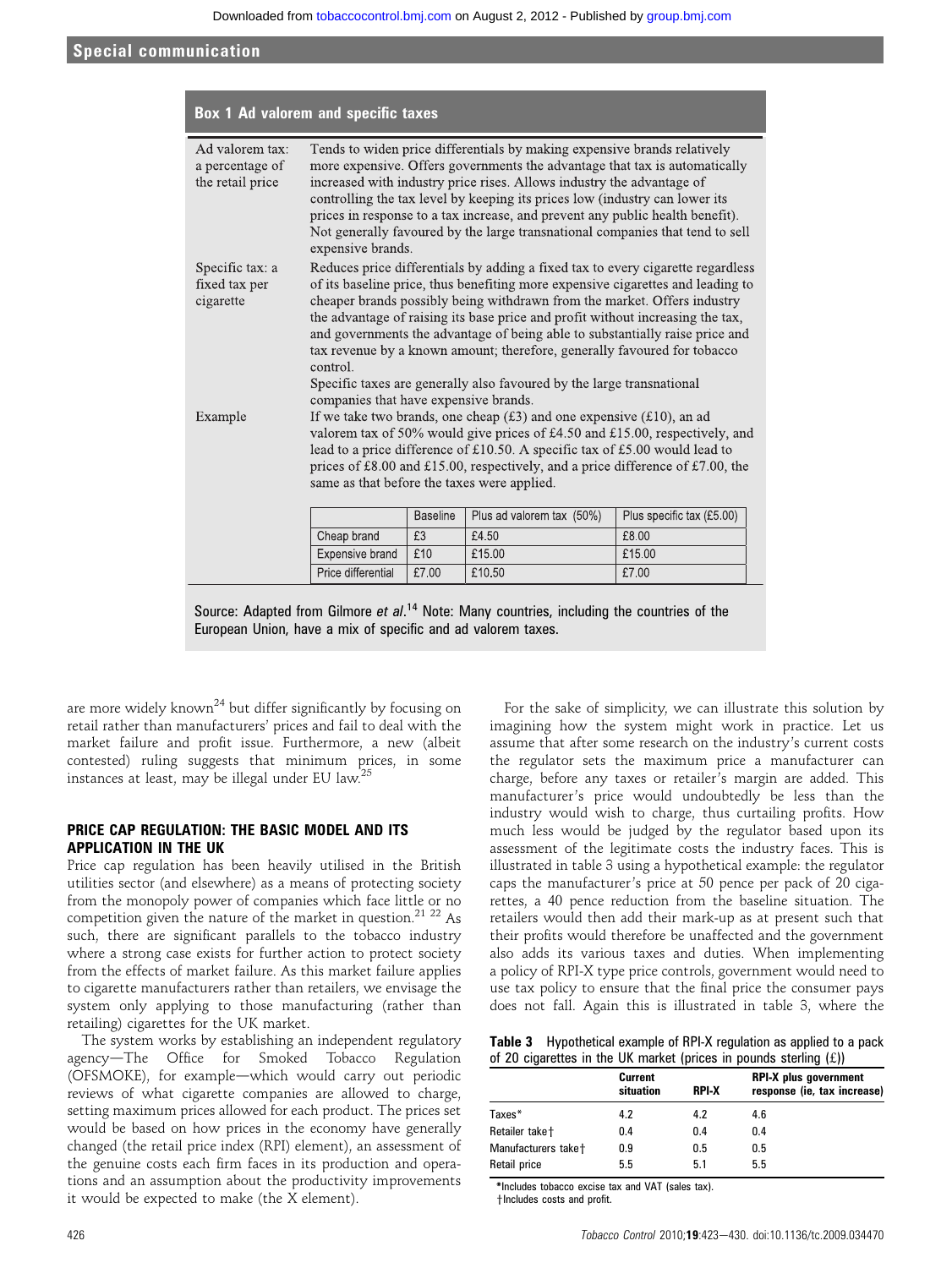imposition of a 50 pence price cap would result in a 40 pence reduction in retail price unless the government increases taxes accordingly. This 40 pence per pack currently accruing to tobacco companies as a result of a market failure would thereby be transferred to the national treasury.

The regulator would also have to consider whether this regulated price should change during each of the years of the price control period (usually between 3 and 5 years). Any permitted changes would be based upon predicted changes in average prices in the economy, predicted changes in industry costs and efficiency savings the regulator feels the company can make. For example, if average prices were seen to increase by 3% per year, and companies were judged able to operate more efficiently (ie, by removing unnecessary spending while achieving the same outputs) to the tune of 1% per year, the regulator would allow the 50 pence to increase by 2% in each of the subsequent years of the price control period.

Furthermore, when the regulator considers its next periodic price review, it would act as above, but would also consider what happened in the past control period. If some companies had been able to generate efficiency savings of more than the 1% assumed, then these additional savings could be taken into account when setting the next price controls. Thus any efficiency gains in production are ultimately gained by society, since benefits to the company are limited to one price control period. Similarly, changes in the price of key inputs, for example, or changes in the marketplace can also be taken into consideration, and it is this periodic flexibility to look forwards as well as backwards which ensures that neither the industry nor society is stuck with an unsatisfactory situation.

Within the system described above, individual companies or brands operating within the market may be allocated different prices depending on the costs of inputs and manufacturing, but given that most cost differences reflect packaging and marketing spend, differences would probably be marginal.

The regulated companies still have an incentive to run their operations efficiently since it is the price they can charge that is regulated, not the profits they can make. Thus by avoiding unnecessary costs, the firms can boost the profits that accrue to shareholders in the short term. In contrast to the current situation, they cannot use price increases as a means of boosting revenue.

#### OTHER POTENTIAL BENEFITS

There are also major public health benefits of introducing RPI-X type price regulation. It would remove the possibility of previously documented collusive price fixing,  $26-29$  since prices would now be set by the regulator rather than by the firms themselves. It could also limit the use of price as a marketing tool, $30 \text{ since}$ differences between companies/brands would simply be based on genuine costs of production rather than attempts to segment the market through price. By significantly reducing price differentials, it would prevent down-trading to cheaper brands, a trend which has increased in numerous markets in recent years. $31-33$  Moreover, if prices and taxes were applied to handrolled and other smoked tobacco products in a similar way as to cigarettes, as they should be, regulation could also be used to prevent down-trading to hand-rolled products.<sup>33</sup> <sup>34</sup>

In order to set the price caps OFSMOKE would inevitably need to closely monitor the industry, and this could help highlight, and ultimately eliminate, other practices including youth marketing<sup>35</sup> and cigarette smuggling. $36$  For example, if, despite marketing restrictions, companies continued to actively and inappropriately promote their products to youth, then promotional budgets

could be given limited allowances during the price review process by identifying these activities as targets for the efficiency savings. This would have the added benefit of requiring companies to disclose their promotional activities as currently required in Canada, for example. $37$  Even if marketing spend was not specifically targeted in this way, the system would indirectly limit the industry's marketing budget by removing its ability to re-use its efficiency savings, which for some companies have been substantial in recent years.<sup>38</sup> The system of regulation could also be structured to help address the problem of tobacco smuggling. For instance, the price controls established would be based solely upon legal sales, which would give the manufacturers a direct incentive to help combat smuggling since the production costs of illicit sales would be ineligible to be counted as a legitimate expense, and any revenue gained from smuggled products would be more readily identified. Furthermore, we might even imagine a regime that includes penalties triggered by smuggling rates: high smuggling and black market sales would result in lower future prices for legitimate sales by way of a penalty for undesirable actions (or the lack of desirable actions).

The scope of regulation is also potentially flexible. Governments could set the scope of price regulation fairly narrowly on cigarettes and other smoked tobacco products or, should the policy of harm reduction find favour, more broadly on all tobacco products, or all nicotine products including pharmaceuticals. Thus governments could use the system to help direct changes it desires.

While a narrow focus on price regulation could have the advantage of reducing the likelihood of regulatory capture by the industry, since such regulation is relatively straightforward and has a documented record of success in other areas, the regulatory remit could, over time, be expanded beyond price. This could occur in a number of directions to address, for example, product content, marketing, distribution, access and underage sales that the manufacturer and retailer, in varying degrees, could be held responsible for. Such increased remit would bring the system in line with proposals for more comprehensive tobacco market regulation that have previously been made<sup>39</sup> and might have a number of advantages. First, it might allow for greater integration and consistency in tobacco policy. Second, by addressing price, access to and promotion of all nicotine products within one regulatory system, it could help address the current imbalance in the nicotine market in which the most harmful nicotine delivery products (cigarettes) are the most accessible and the least harmful (pharmaceutical products) the least accessible.<sup>40 41</sup> The issue of underage sales is somewhat more complex as both the manufacturer and the retailer could be held responsible, but could also be addressed, at least in theory, if, for example, companies were held ineligible to profit from underage tobacco sales.

The most obvious benefit of RPI-X regulation, however, is the direct reduction in the tobacco industry's profit, because this will directly reduce the incentive and ability of tobacco companies to fight public health measures. Not only will the companies have fewer funds available to do this, but the industry would also be partially insulated against tobacco control measures and less able to argue that they would have negative economic impacts. When setting future price controls, OFSMOKE would take into account past and likely future changes to tobacco policy and if this included public health measures which would directly affect the industry, it would need to reflect the new constraints in the regulated prices the industry would be allowed to charge. Thus by removing some of the potential adverse affects on industry profitability, the system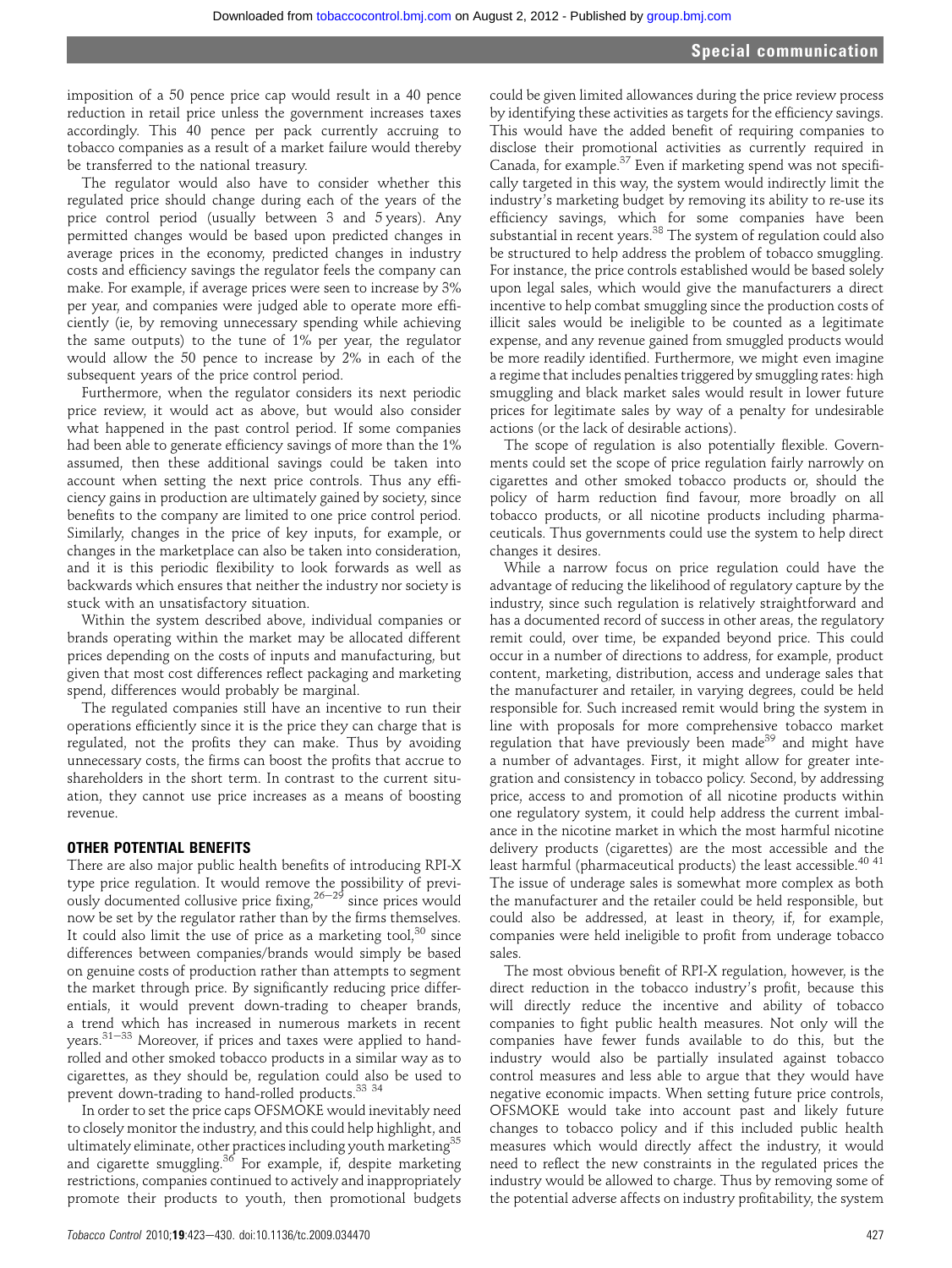of RPI-X regulation would help reduce industry resistance to effective public health policy and would be a more practical means of doing so than previous proposals.

#### PRACTICALITIES AND POTENTIAL POLICY CHALLENGES

As with any significant change in policy, a number of issues would have to be considered when developing the regulatory system. The main and a potentially significant barrier would be reluctance to establish a regulatory agency. The issue of cost is, however, easily overcome because, as with other similar agencies, OFSMOKE could be funded through a levy or licence fee paid by all the tobacco companies operating in the market, and need not therefore cost the consumer or taxpayer directly. Consequently, it should be reasonably easy to sell the policy to consumers who are ultimately the voters behind the politicians who would have to implement such a scheme. Public mistrust of the tobacco industry is widely held even among smokers<sup>42</sup> and thus a measure to control the oligopoly power of tobacco firms, given all the aforementioned benefits, should enjoy wide public support.

There are likely to be some, most notably the tobacco industry, who suggest that the imposition of this type of direct economic regulation is an extreme reaction. It is hard, however, to argue that nothing needs to be done given the extent of the market power and the number of deaths the sector causes. Moreover, potential alternatives, as outlined above, appear to be less practical or unlikely to address the market failure which will only be amplified by further tobacco control measures. Furthermore, the imposition of RPI-X regulation is in line with the UK Better Regulation Executive's five principles of sound regulation (box 2), thus eliminating a likely line of industry argument.<sup>43</sup>

A further consideration is whether the tobacco industry or retailer would undermine price controls by switching to a low price strategy. While theoretically possible, both are unlikely. As the proposal would not alter profit margins for the retailer, there is no reason for them to change their current pricing behaviour. For the manufacturer, price controls would probably be set low enough to only allow a return that just covers the cost of industry capital. Thus cutting prices would severely restrict profit per unit. Other tobacco control measures, combined with the inelasticity of demand, would mean that manufacturers and retailers are most unlikely to be able to increase sales sufficiently to offset the reduction in revenue per pack that would result, suggesting this would not be a sensible strategy. Furthermore, even if they were to attempt to cut prices, the government could

Box 2 The principles of sound regulation and how they are met

Five principles for sound regulation are advocated by the UK Better Regulation Executive. The proposed system would meet these because:

- It is **proportionate** to the problem at hand
- $\blacktriangleright$  The regulator would be **accountable** for its actions
- $\blacktriangleright$  It is consistent with wider government policy towards the tobacco industry
- $\blacktriangleright$  It is transparent as RPI-X is a well-known system with industry consultation and the right to appeal
- $\blacktriangleright$  It is clearly targeted at the cause of the problem
- Source: http://www.berr.gov.uk/whatwedo/bre/index.html

respond by further increasing taxes to ensure the price the consumer faces does not fall.

Finally, some might suggest that the increased government revenue might reduce government incentives to implement effective tobacco control measures. While theoretically an issue, it is possible, given the price inelasticity of tobacco, that just as industry profits are increasing despite falling sales, government revenue might follow the same pattern. Even if this was not the case (and this would require further research), any perverse incentives would be mitigated by two aspects of price cap regulation. First, the industry would now have far less incentive to lobby heavily against tobacco control measures as outlined above. Second, the regulatory agency would help distance and shield government from the tobacco industry, as the regulator would now be responsible for determining the impact of tax and tobacco control policies on the industry.

Importantly, most governments have extensive experience in undertaking these sorts of activities and the fact that price cap regulation is used in other sectors provides sufficient evidence of its feasibility and legality under both World Trade Organization and European Union rules. Although a detailed review of these issues is outside the remit of this initial exploratory paper, we note that the cap would apply equally to domestic and imported products (and thus be compliant with Article III of the Global Agreement on Tariffs and Trade (GATT)), and as the system would allow reasonable profits (being intended to capture excess profits, not cut sales-the latter being addressed separately through excise policy), it could not be considered a 'quantitative restriction' (Article XI of GATT).

#### THE POTENTIAL FOR BROAD APPLICATION

We believe the system proposed could be applied to most markets and, given the consolidation in the tobacco industry in recent years and the highly concentrated market shares seen globally (table 1), $^3$  is increasingly likely to be needed. There are also no reasons why such a scheme is not suitable for markets dominated by state-owned companies. Regulation of a dominant state run firm might seem difficult if, for example, the government in question relies upon it for revenue. However, as established above, regulation of industry prices gives greater scope for direct taxation of tobacco products, so any reduction in the dividends to the government could be offset through the greater scope that they gain in tax policy. Furthermore, there are precedents for dominant government-owned companies being made subject to independent RPI-X regulation, with the Royal Mail in the UK being an example. The key is that the regulation of prices is conducted by an independent regulator acting in the wider public interest, rather than the government making decisions in light of its political position. Moreover, as explored above, there is flexibility in how the system could be applied and it could therefore be carefully adapted to the national context.

#### MOVING FORWARD

Clearly such a proposal moves both tobacco pricing and regulation beyond its traditional boundaries and further work would be needed to examine in detail how such a scheme might be established. There is, however, a substantial literature and much documented success of adopting RPI-X regulation<sup>21 22</sup> and we therefore believe this is a realistic and attractive policy option. This paper demonstrates the strong case for regulation, that the system can be simply applied at no cost to the taxpayer and would bring numerous potential health and fiscal benefits. We recognise that any new proposal is likely to meet with initial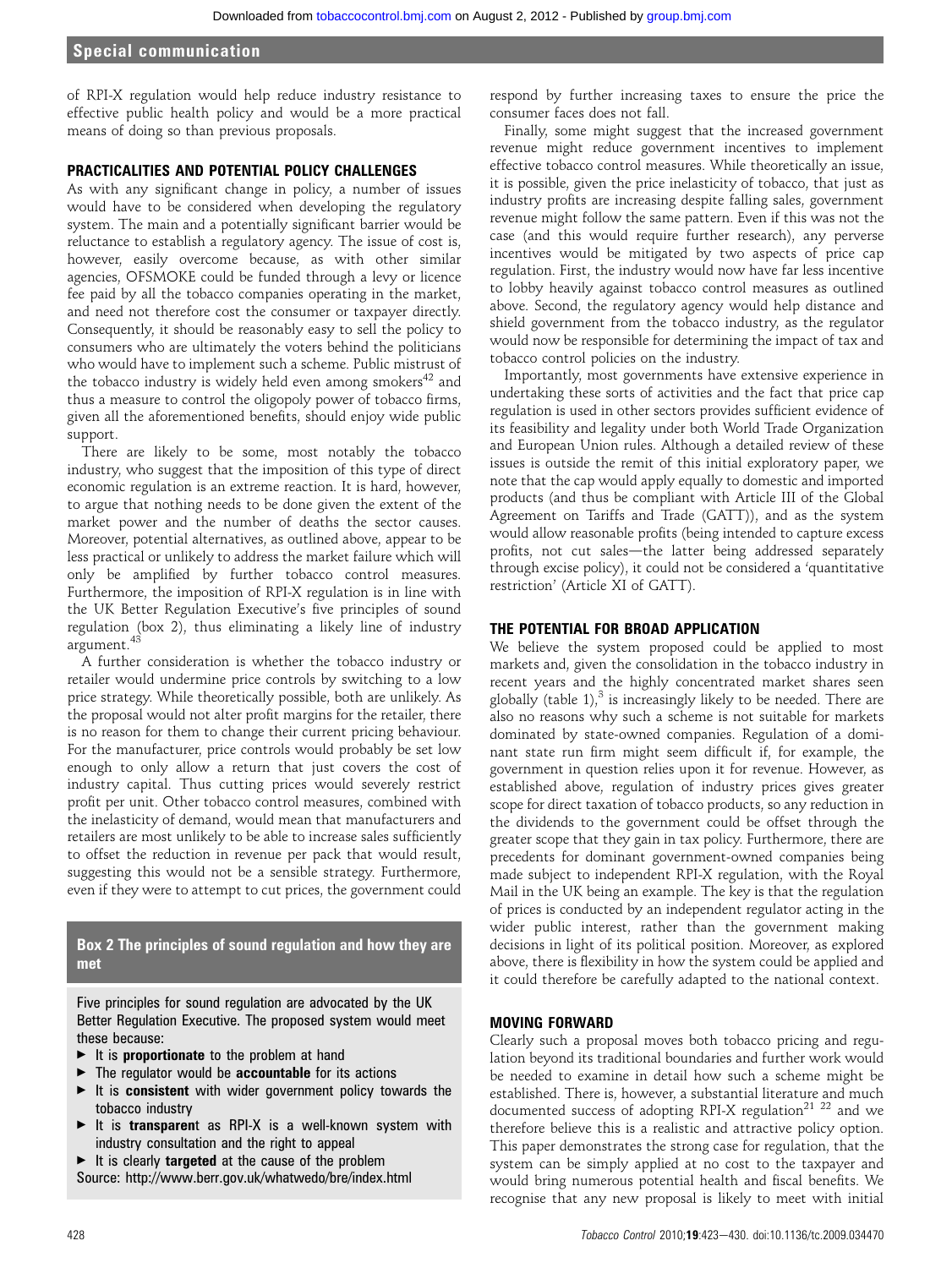#### What is already known

- < Market failure in the form of market power is a serious problem in many tobacco markets.
- < Market power has given cigarette manufacturers considerable pricing power and profits particularly in high income markets.
- These problems have been exaggerated by unintended consequences of tobacco control policies.

#### What this paper adds

- $\blacktriangleright$  This paper suggests that market failure, excess profits and public health objectives could be addressed using a system of price cap regulation wherein a cap is placed on the manufacturers' price but not on the retail price that consumers face.
- ▶ Such a system would increase government revenue by transferring the excess profits from the industry to the government purse.
- $\blacktriangleright$  Public health benefits would be realised in a number of ways. First, the system would enable additional tobacco control measures to be implemented without further exaggerating the market failure. Second, the industry's ability to undermine public health measures by using its excess profits to market its products and lobby against tobacco control measures would be curtailed. Finally, it could offer a means of preventing down-trading to cheaper tobacco products and controlling other unwanted industry practices such as cigarette smuggling, price fixing and marketing to the young.

resistance, but hope that, if nothing else, this paper will have stimulated debate about anomalies in the current cigarette market that urgently need addressing.

Acknowledgements The authors would like to thank Cathy Flower for administrative support.

**Funding** This work was informed by work undertaken as part of the National Cancer Institute, US National Institutes of Health, grant number R01 CA91021 and the European Commission Framework Programme 7 project grant PPACTE, grant agreement number 223323. AG is supported by a Health Foundation Clinician Scientist Fellowship and is a member of the UK Centre for Tobacco Control Studies which receives core funding from the British Heart Foundation, Cancer Research UK, Economic and Social Research Council, Medical Research Council, and the Department of Health under the auspices of the UK Clinical Research Collaboration. The funders had no involvement in the study design, collection, analysis and interpretation of the data; the writing of the report; or the decision to submit the paper for publication.

#### Competing interests None.

Provenance and peer review Not commissioned; externally peer reviewed.

#### **REFERENCES**

- 1. Sloman J, Hinde K. Economics for Business. 4th edn. Harlow, England: FT Prentice Hall, 2007.
- 2. **Jha P,** Musgrove P, Chaloupka FJ. Chapter 7: The economic rationale for intervention in the tobacco market. Pages 153-74. In: Jha P, Chaloupka FJ, eds. Tobacco control in developing countries. Oxford: Oxford University Press, 2000.
- Hedley D. Consolidation endgame in sight-but is there one more big throw of the dice? Euromonitor 2007. http://www.euromonitor.com/Consolidation\_endgame\_in sight but is there one more big throw of the dice.
- 4. The Competition Commission. http://www.competition-commission.org.uk/ about us/index.htm (accessed 22 Jan 2009).
- 5. **Shepherd PL.** Transnational Corporations and the International cigarette industry. In: Newfarmer RS, ed. Profits progress and poverty. Notre Dame: University of Notre Dame Press, 1985:63-112.
- 6. World Bank. Curbing the Epidemic-Governments and the Economics of Tobacco Control. Washington, DC. World Bank, 1999. http://www1.worldbank.org/tobacco/ book/html/cover2a.html.
- 7. Morgan Stanley. Tobacco-Late to the Party. London. Morgan Stanley Research Europe, 2007.
- 8. **Corporate Watch.** Diageo plc, a corporate profile. http://www.corporatewatch.org. uk/?lid=1705 (accessed 25 Jan 2009).
- 9. **Peto R.** Lopez A, Boreham J, et al. Mortality from Smoking in Developed Countries 1950-2000: Indirect Estimates from National Vital Statistics. Oxford: Oxford University Press, 1994.
- 10. **Gilmore A,** Collin J, Cartwright S, et al. Understanding the tobacco industry to plan for the future of tobacco control. 14th World Conference on Tobacco or Health. Mumbai 2009.
- 11. Citigroup Smith Barney. The Startling Business of Tobacco. Citigroup Smith Barney, 6 March 2008.
- 12. Morgan Stanley. British American tobacco plc. Meetings highlight "room for growth" and Americas strength. September 18 2009.
- 13. **Euromonitor International.** Global Tobacco: the Power of Cigarette Pricing. Euromonitor International, 2009. http://www.euromonitor.com/Global\_ Tobacco The Power of Cigarette Pricing (accessed 13 Sept 2010).
- 14. **Gilmore A, Collin J, Townsend J. Transnational tobacco company influence on tax** policy during privatization of a state monopoly: British Tobacco and Uzbekistan. Am  $\dot{J}$  Public Health 2007;97:2001-9.
- 15. McNeill A, Sweanor D. Beneficence or Maleficence: big tobacco and smokeless products. Addiction  $2009; 104:167-8$ .
- 16. British American Tobacco. British American Tobacco Response to the Department of Health Discussion Document "Consultation on the Future of Tobacco Control, May 2008". 2008. http://www.bat.com/group/sites/uk\_\_3mnfen.nsf/vwPagesWebLive/ DO7J7CSX/\$FILE/medMD7J7CUJ.pdf?openelement (accessed 13 September 2010).
- 17. Imperial Tobacco Group Plc and Imperial Tobacco UK. Joint Submission to the Department of Health Consultation on the Future of Tobacco Control. 2008. http://www.imperial-tobacco.com/files/misc/uktobaccoconsultation\_submission.pdf (accessed 11 Jul 2009).
- 18. **Assunta M, Chapman S.** "The world's most hostile environment": how the tobacco industry circumvented Singapore's advertising ban. Tob Control 2004; 13(suppl 2):ii51-7. http://tobaccocontrol.bmj.com/cgi/content/abstract/ 13/suppl\_2/ii51.
- 19. **Neuman M, Bitton A, Glantz S. Tobacco industry strategies for influencing European** Community tobacco advertising legislation. Lancet 2002;359:1323-30. http://www.ncbi.nlm.nih.gov/entrez/query.fcgi?cmd=Retrieve&db=PubMed&dopt= Citation&list\_uids=11965294.
- 20. **Gilmore A**, Collin J, McKee M. British American Tobacco's erosion of health legislation in Uzbekistan. BMJ 2006;332:355-8.
- 21. Baldwin R, Cave M. Understanding Regulation: Theory, Strategy, and Practice. Oxford: Oxford University Press, 1999.
- **Bartle I.** The UK Model of Utility Regulation. CRI Proceedings 31. University of Bath, 2003. http://www.bath.ac.uk/cri/pubpdf/Conference\_seminar/ 31 Model Utility Regulation.pdf (accessed 1 Sep 2009).
- 23. Government of British Columbia. TOBACCO FEE ACT. 1998/99 Legislative Session: 3rd Session, 36th Parliament, 29. http://www.leg.bc.ca/36th3rd/1st\_read/ gov29-1.htm (accessed 12 Jan 2010).
- 24. Chapman S, Freeman B. Regulating the tobacco retail environment: beyond reducing sales to minors Tob Control 2009;18:496-501.
- 25. Opinion of Advocate General. Case C-197/08, C-198108, C-221108. 2009. http://www.curia.europa.eu/ (accessed 27 Jan 2010).
- 26. **Anon.** "Tobacco Industry: the Price is not Quite Right". The Economist 2001.
- 27. Sibun J. "OFT's Hefty Fines for Tobacco Price Fixing". The Telegraph, 2009. http://www.telegraph.co.uk/finance/newsbysector/retailandconsumer/2793107/ OFTs-hefty-fines-for-tobacco-price-fixing.html (accessed 20 Sep).
- 28. Henry E. "OFT claims Supermarkets Fixed Cigarette Prices". The Telegraph, 2008. http://www.telegraph.co.uk/news/1903426/OFT-claims-supermarkets-fixedcigarette-prices.html (accessed 20 Sep).
- 29. **Office of Fair Trading.** "OFT Reaches Early Resolution Agreements in Tobacco Case". OFT Press, 2008. http://oft.gov.uk/news/press/2008/82-08 (accessed 19 Sep).
- 30. Moodie C, Hastings G. Making the pack the hero, tobacco industry response to marketing restrictions in the UK: findings from a long-term audit. Int J Ment Health Addict 2009. http://www.dx.doi.org/10.1007/s11469-009-9247-8.
- 31. Jarvis M. Supermarket cigarettes: the brands that dare not speak their name. BMJ 1998;316:929-31.
- 32. Imperial Tobacco Group PLC. Interim management statement. 2009. http://www.imperial-tobacco.com/index.asp?page=78&newsid=685 (accessed 29 Sep).
- 33. Euromonitor. "Cigarettes-United Kingdom". Euromonitor International Country Sector Briefing, 2009.
- 34. **Brinson B.** "AS the government hikes taxes on factory-made cigarettes, European smokers increasingly turn to do-it-yourself products". Tob Rep 2004. http://www.tobaccoreporter.com/home.php?id=119&cid=4&article\_id=10210 (accessed 19 Sep 2009).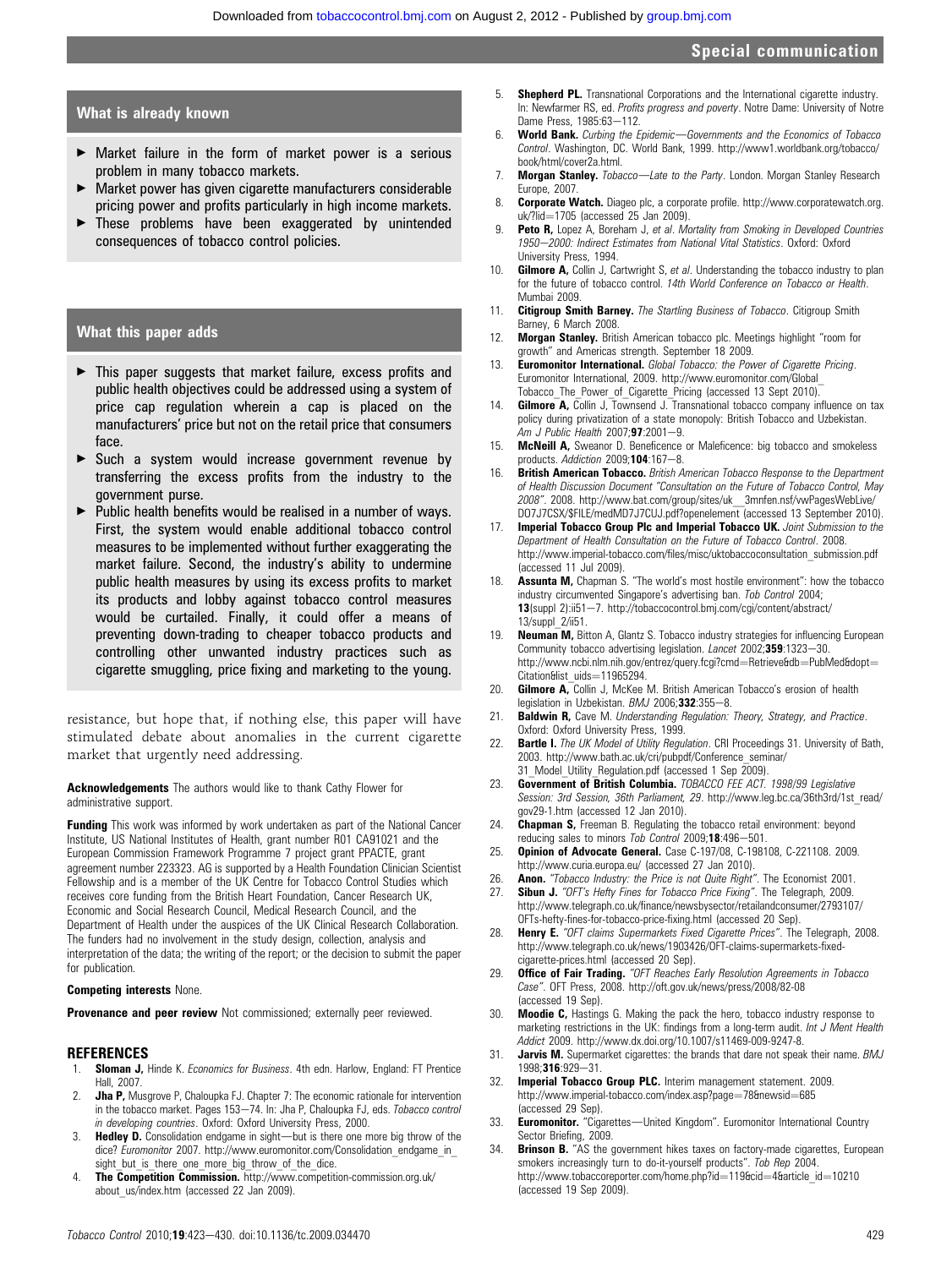- 35. **Devlin E,** Eadie D, K A. Tobacco Marketing and Young People. NHS Health Scotland, 2003. http://www.tobaccopapers.com/casestudies/Yth-Smoking.pdf.
- 36. House of Commons Committee of Public Accounts. Third Report: Tobacco Smuggling HC143. London. Houses of Parliament, 2003. http://www.publications. parliament.uk/pa/cm200203/cmselect/cmpubacc/143/14302.htm (accessed 29 Sep 2009).
- 37. Tobacco Act. Link to Health Canada's Reporting Requirements. http://www.hc-sc.gc.ca/hc-ps/tobac-tabac/legislation/reg/indust/index-eng.php (accessed 29 Sep 2009).
- 38. British American Tobacco. Annual report and accounts. 2007. http://www.bat.co. uk/group/sites/uk\_\_3mnfen.nsf/vwPagesWebLive/DO52AK34/\$FILE/ medMD7D9KKN.pdf?openelement (accessed 22 Sep 2009).
- 39. **Borland R.** A strategy for controlling the marketing of tobacco products: a regulated market model. Tob Control 2003;12:374-82.
- 40. **Gilmore A,** Britton J, Arnott D, et al. The place for harm reduction and product regulation in UK tobacco control policy. J Public Health 2008;31:3-10.
- 41. Tobacco Advisory Group of the Royal College of Physicians. Harm Reduction in Nicotine Addiction: Helping People Who Can't Quit. London: Royal College of Physicians of London, 2007.
- 42. Hammond D, Fong G, Zanna MP, et al. Tobacco denormalization and industry beliefs among smokers from four countries. Am J Prev Med 2006;31:225-32.
- 43. Better Regulation Commission. Five Principles of Good Regulation. The Cabinet Office. London. 2000. http://www.archive.cabinetoffice.gov.uk/brc/publications/ principlesentry.html (accessed 3 Sep 2009).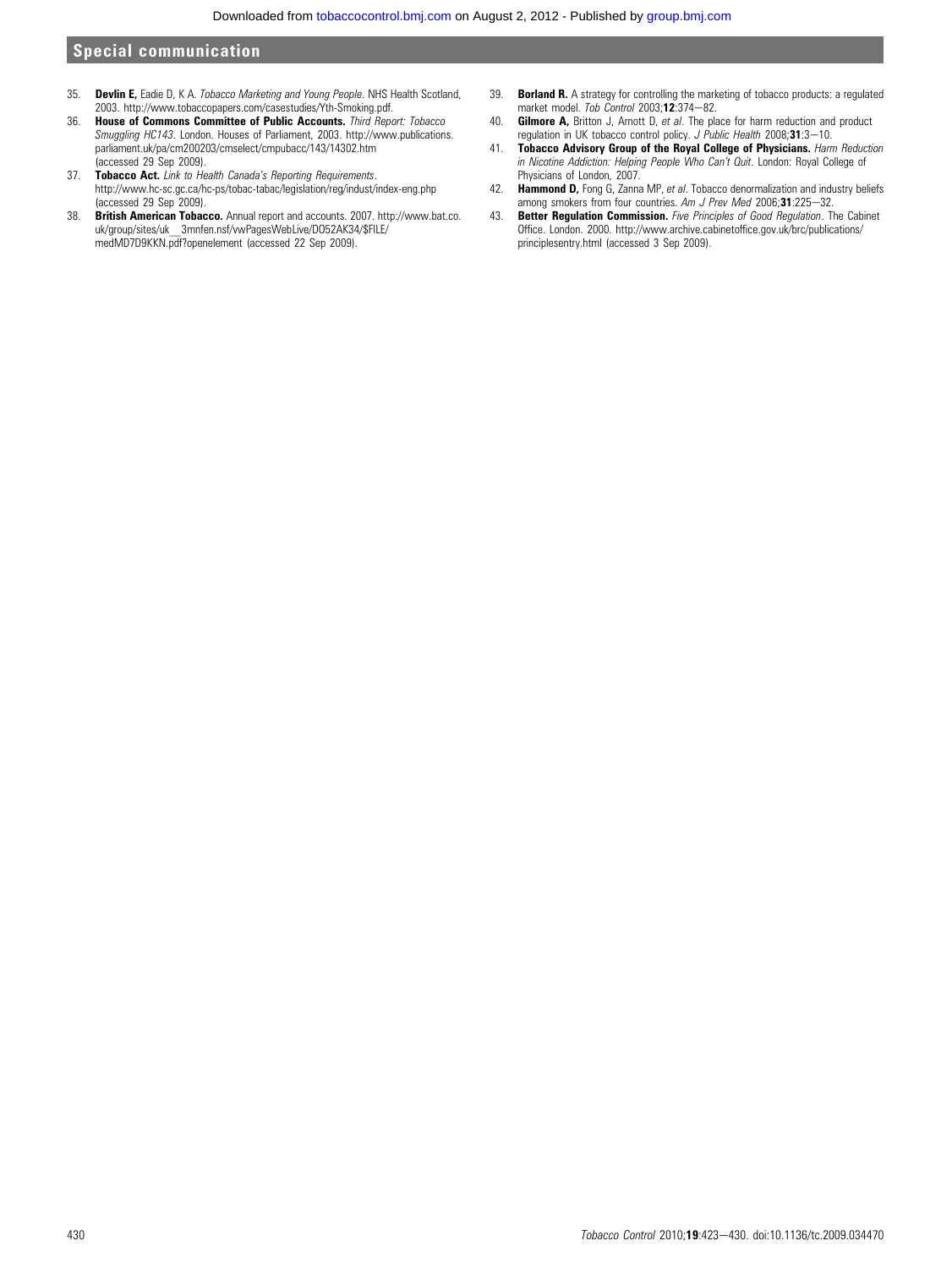

### **public of markets, government revenue and the regulation is needed to promote the health The case for OFSMOKE: how tobacco price**

Anna B Gilmore, J Robert Branston and David Sweanor

doi: 10.1136/tc.2009.034470 Tob Control 2010 19: 423-430

**<http://tobaccocontrol.bmj.com/content/19/5/423.full.html>** Updated information and services can be found at:

|                                    | These include:                                                                                                                                                                                                                                                                                                                                                                                                                                      |
|------------------------------------|-----------------------------------------------------------------------------------------------------------------------------------------------------------------------------------------------------------------------------------------------------------------------------------------------------------------------------------------------------------------------------------------------------------------------------------------------------|
| <b>References</b>                  | This article cites 10 articles, 5 of which can be accessed free at:<br>http://tobaccocontrol.bmj.com/content/19/5/423.full.html#ref-list-1                                                                                                                                                                                                                                                                                                          |
|                                    | Article cited in:<br>http://tobaccocontrol.bmj.com/content/19/5/423.full.html#related-urls                                                                                                                                                                                                                                                                                                                                                          |
| <b>Open Access</b>                 | This is an open-access article distributed under the terms of the<br>Creative Commons Attribution Non-commercial License, which permits<br>use, distribution, and reproduction in any medium, provided the original<br>work is properly cited, the use is non commercial and is otherwise in<br>compliance with the license. See:<br>http://creativecommons.org/licenses/by-nc/2.0/ and<br>http://creativecommons.org/licenses/by-nc/2.0/legalcode. |
| <b>Email alerting</b><br>service   | Receive free email alerts when new articles cite this article. Sign up in<br>the box at the top right corner of the online article.                                                                                                                                                                                                                                                                                                                 |
|                                    | Articles on similar topics can be found in the following collections                                                                                                                                                                                                                                                                                                                                                                                |
| <b>Topic</b><br><b>Collections</b> |                                                                                                                                                                                                                                                                                                                                                                                                                                                     |
|                                    | Editor's choice (33 articles)                                                                                                                                                                                                                                                                                                                                                                                                                       |

**<http://group.bmj.com/group/rights-licensing/permissions>** To request permissions go to:

**<http://journals.bmj.com/cgi/reprintform>** To order reprints go to:

**<http://group.bmj.com/subscribe/>** To subscribe to BMJ go to: